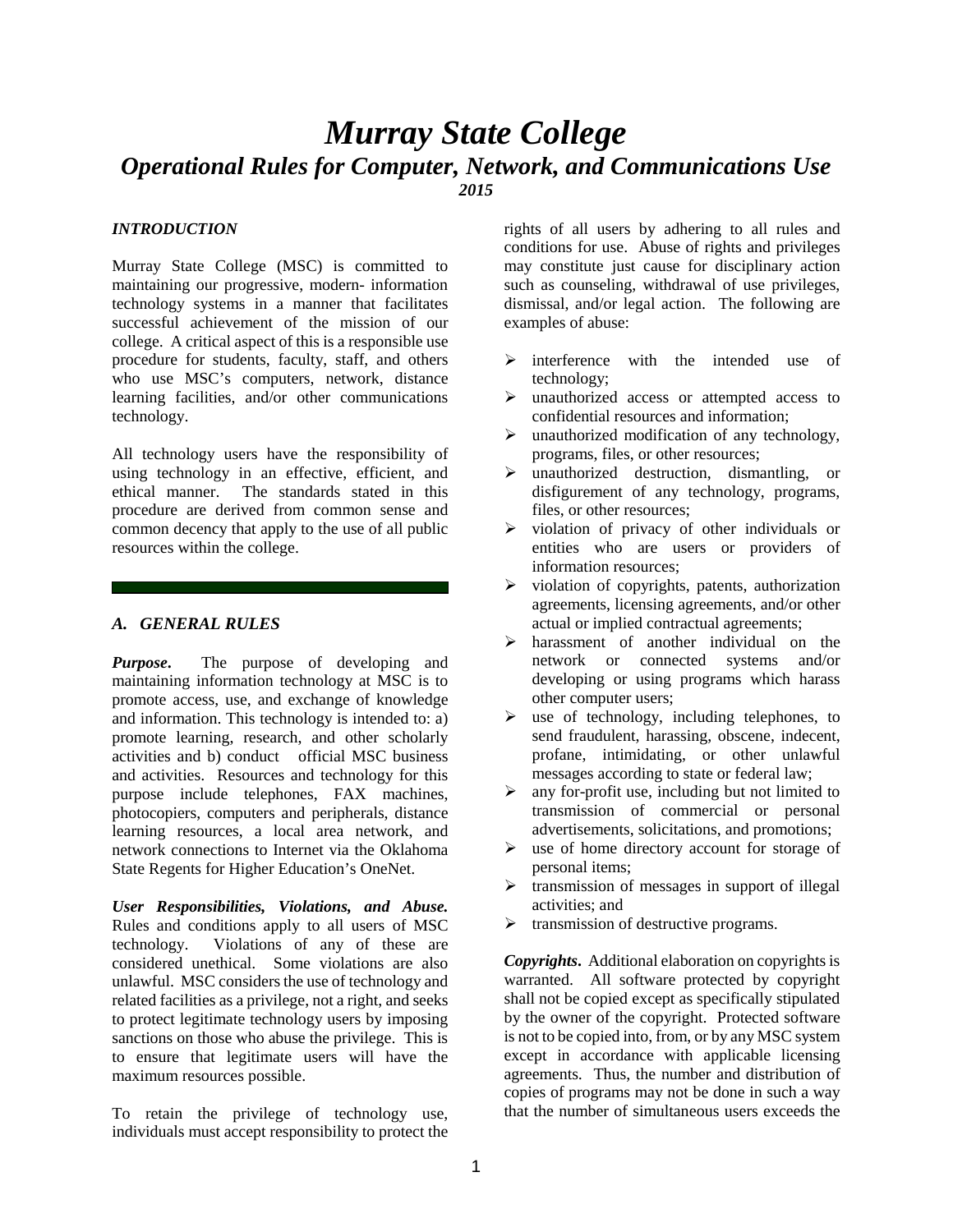number of original copies purchased unless otherwise stipulated in the purchase contract.

Images and written materials available via electronic resources may be subject to copyright laws. Individual users are responsible for acquiring the appropriate permissions for any uses of such materials. Additional information on copyright information is available in a separate MSC copyright procedure.

*Display of Offensive Materials.* Display of potentially offensive ethnic, sexual, or otherwise offensive materials where other persons can view such material is prohibited. Special arrangements may be made for research or projects that require viewing such potentially sensitive materials. Students, faculty, staff, and other users of MSC technology and facilities may complain of sexual or racial harassment by virtue of being exposed to obscene images, video, or text. In such cases, the user responsible for publicly displaying such material may have their user privileges revoked if evidence is presented that substantiates the complaints.

*Limiting Use.*MSC reserves the right to limit a computer user's sessions if there are insufficient resources or if the user violates or abuses user rights. The protection of rights of all computer and other technology users depends on the protection of the integrity of the MSC system as a whole. Users are responsible for reporting any abuses by other users, defects in system accounting, or defects in system security to a member of the Information Technology staff immediately upon discovery.

*Monitoring.*The only individuals authorized to monitor information technology resources for potential abuse are persons specifically named by the President of MSC. Reports of suspected violations of this procedure would be reported to the appropriate direct supervisor or administrator. Violations supported by evidence will be handled in the same manner as for any other violation of campus procedure according to the applicable procedures for counseling students, staff, faculty, and administrative personnel.

*Web Page Development.* The World Wide Web offers MSC the opportunity to provide a broad spectrum of information in the multimedia format to large numbers of people. Institutional information published on the Web by MSC users must meet certain basic standards and represent MSC in a coherent, positive, and appropriate manner.

*Passwords.* System security is maintained in large part by password protection of computer accounts. By law, a computer user who has been authorized to use an account may be subject to both civil and criminal liability if that account is made available to unauthorized persons without appropriate permission. Reasonable accommodations to comply with the Americans with Disabilities Acts (ADA) can be made upon request and verification<br>with the institution ADA compliance with the institution ADA compliance representative. It is strongly recommended that all persons involved obtain written permission, including the Information Technology department.

Students MUST contact the IT Department for password and other account issues.

**Protect your passwords as you would a key to your car or house.**

#### *B. STUDENT USE OF COMPUTERS AND COMPUTER PERIPHERALS*

*Acceptable Uses.*Computers and peripherals located in MSC's computer laboratories and library are primarily, though not exclusively, intended for classroom-related use by MSC students who have been assigned an account. Acceptable uses include the following:

- $\triangleright$  uses directly related to course assignments (both computer courses and other courses);
- $\triangleright$  uses such as preparing or conducting classroom assignments and activities;
- $\triangleright$  uses directly related to official MSC functions, official MSC business such as performance of work-study responsibilities, and other official MSC activities such as Student Senate and other MSC club work; and
- $\triangleright$  other personal uses that are consistent with the General Rules section of this document.

*Limits on Use of Material Resources.* For any uses where material resources are expended, printing should be limited to a reasonable number of personal hard copies. Printing may be monitored and logged. Printing quotas may also be enforced.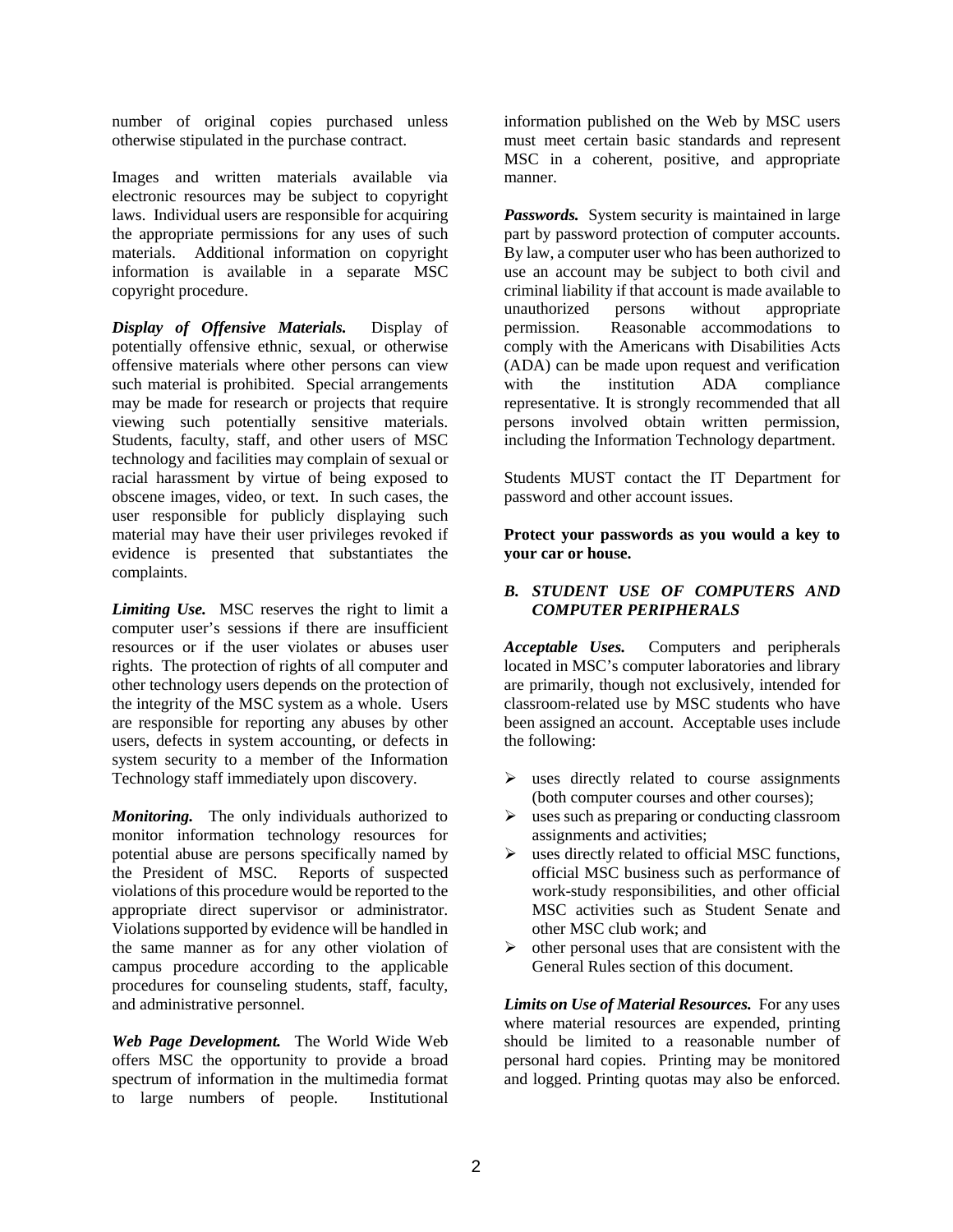Special exceptions may be granted by supervising personnel, if warranted.

*Game Playing and Internet Chat.* Any secondary use such as game playing and Internet chat that interferes with primary uses will be cause to terminate a student session if other students or other users are waiting for access to the computer being used. Any secondary use that consumes significant resources or interferes with normal operation of the MSC system is strictly prohibited.

*Application of General Rule.* Students are expected to follow all provisions of the General Rules section of this document. Programs or utilities that interfere with other computer users, or that infiltrate or modify the MSC system or an account, are strictly prohibited. This includes anything that could affect network links or damage software or hardware components of the system.

### *C. COMPUTER LABORATORY PROCEDURES AND RULES*

*Computer Laboratory Hours.* Laboratory hours will be posted. Hours may change from time to time, depending on availability of personnel and/or patterns of demand. A computer laboratory may be closed without prior notice in the event that a lab attendant is not available for supervision or if emergency work/maintenance on computers or the local area network is required.

*Laboratory Staff Responsibilities.* Computer laboratory staff, including work-study students, may not be used by any faculty, staff, or students for services not within their normal responsibilities. Except in special circumstances, individuals without a computer/network account with MSC will not be given access to MSC technology. Due to licensing limitations, do not expect staff to load all software on every computer (see copyrights).

*Laboratory Rules.* All computer laboratory users are required to honor the following rules:

- $\triangleright$  Food or drinks are prohibited.
- $\triangleright$  Smoking is not allowed.
- $\triangleright$  No children or visitors are allowed in the lab.
- Unauthorized duplication or sharing of software programs is prohibited.
- Downloading and storage of copyrighted material is prohibited.
- $\triangleright$  Writing or sending abusive messages is prohibited.
- Do not reveal personal addresses or telephone numbers.
- $\triangleright$  Protect your personal information, such as your MSC student ID.
- $\triangleright$  Use of vulgarities and other offensive language is prohibited.
- $\triangleright$  All communications and information should be considered private property unless clearly labeled otherwise.
- $\triangleright$  Do not provide your password to any other user.
- $\triangleright$  Do not display video, graphics, or any other material that may reasonably be considered ethnically, racially, or otherwise offensive to other laboratory users.
- $\triangleright$  Do not make excessive noise that could disrupt the concentration of other laboratory users.
- $\triangleright$  Do not make multiple copies of the same document.
- $\triangleright$  Printing with laser printers will normally be limited to reasonable use.
- $\triangleright$  Users are required to sign in for lab usage and sign out when session is complete.

## *D. TELEPHONES*

Institution phones are the property of Murray State College, and follow the same acceptable use guidelines as computer and network devices. Phones are to be used for official institution business. If individuals are incurring charges due to personal calls, the institution can and will levy those charges upon the individual.

#### *E. STUDENT PERSONAL DEVICES*

Students who choose to set up their personal devices to accept email, or use their personal phones for institution-related affairs, do so of their own choice. MSC will not be held liable for misuse, damage, theft, reimbursement, etc. in such cases.

### *F. COMPUTER AND E-MAIL ACCOUNTS*

*Student Accounts.* These accounts are for MSC students. They are the property of MSC. Student Accounts are to be used primarily for educational work in accordance with applicable policies, copyrights, intellectual property rights, and federal and state laws. Students with valid MSC